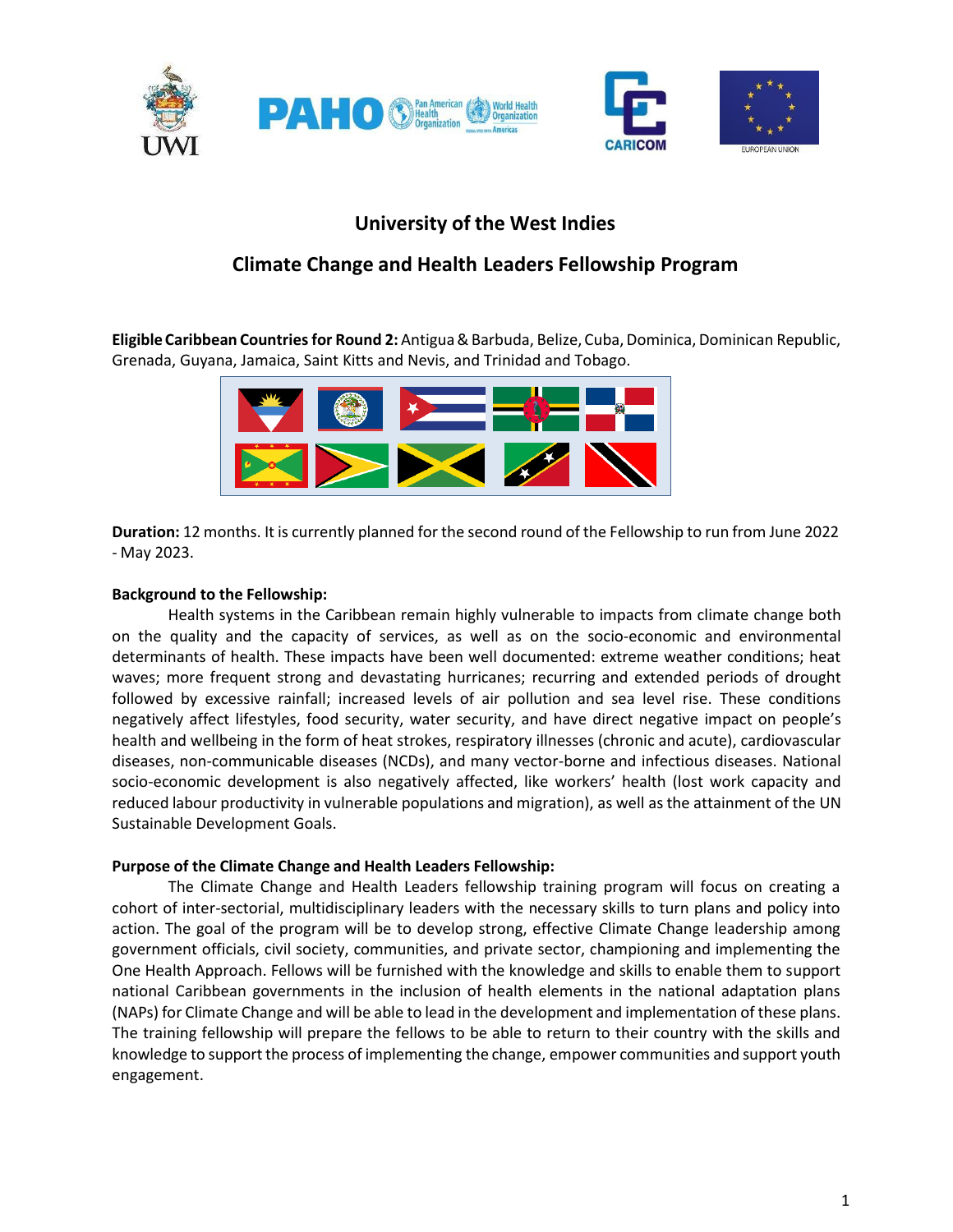



### **Description of the Fellowship Program:**

The part-time, 12 months, blended learning, curriculum-directed fellowship program which will include the following:

- **A 4-day introductory kick-off workshop (face to face or online depending on the Covid situation in June 2022)**. By the end of this first week, participants will be able to explain the relationship between climate change and health, using a socio-ecological perspective and One Health lens to see the complex interactions of human, animal and environmental health on human population health. They will leave this firstweek with a sense of connection to the program and other fellows and will be aware of the support and resources available in the fellowship community of practice.
- **Weekly themed online sessions** 1.5 hours / week
- **A 4-day summative face-face workshop at the end of the fellowship**. All cohorts of fellows who have completed the fellowship program will be invited to these workshops. This workshop will aim to (1) provide a sense of accomplishment for the fellows and help them see a track forward in climate change and health work (2) provide partners with advice and insights based on fellows' projects, externships, and observations (3) generate a list of opportunities for action to assist Caribbean countries in advancing their preparedness for mitigation against and adaptation to climate change.
- **During the fellowship, fellows will be expected to lead a nationally relevant climate change and health focused project.** Fellows will develop, implement and report on a national project, which addresses a Climate Change and Health issue in their home country
- **During the fellowship, fellows will be expected to lead a workshop/symposium in their home country**. This will provide the opportunity for fellows to interact, link up and provide training for colleagues from multiple climate change and health sectors in their home countries.
- **During the fellowship, fellows will be given the opportunity to spend a week in a CARICOM Climate Change regional agency**.

## **Selection criteria / eligibility:**

- $\bullet$  We seek applications from **Caribbean nationals** from the 10 countries stated above who are highly motivated and have great leadership potential of becoming a change agent in areas of Climate Change and Health.
- We seek applications from young to mid-career professionals, preferably aged between 25 to 45, who are currently employed in the public health, health care, agricultural health sectors with interest and some experience in issues relating to climate change and health.
- Intention to pursue a career in policy, public service, and/or academia.
- A bachelor's degree is required, and a master's degree is preferred.
- Applicants should be highly committed, should demonstrate leadership potential, and an interest in investigating specific issues in relation to Climate Change and Health and developing strategies to address such issues.
- As the fellowship will be conducted in English without translation, applicants must be proficient in English.